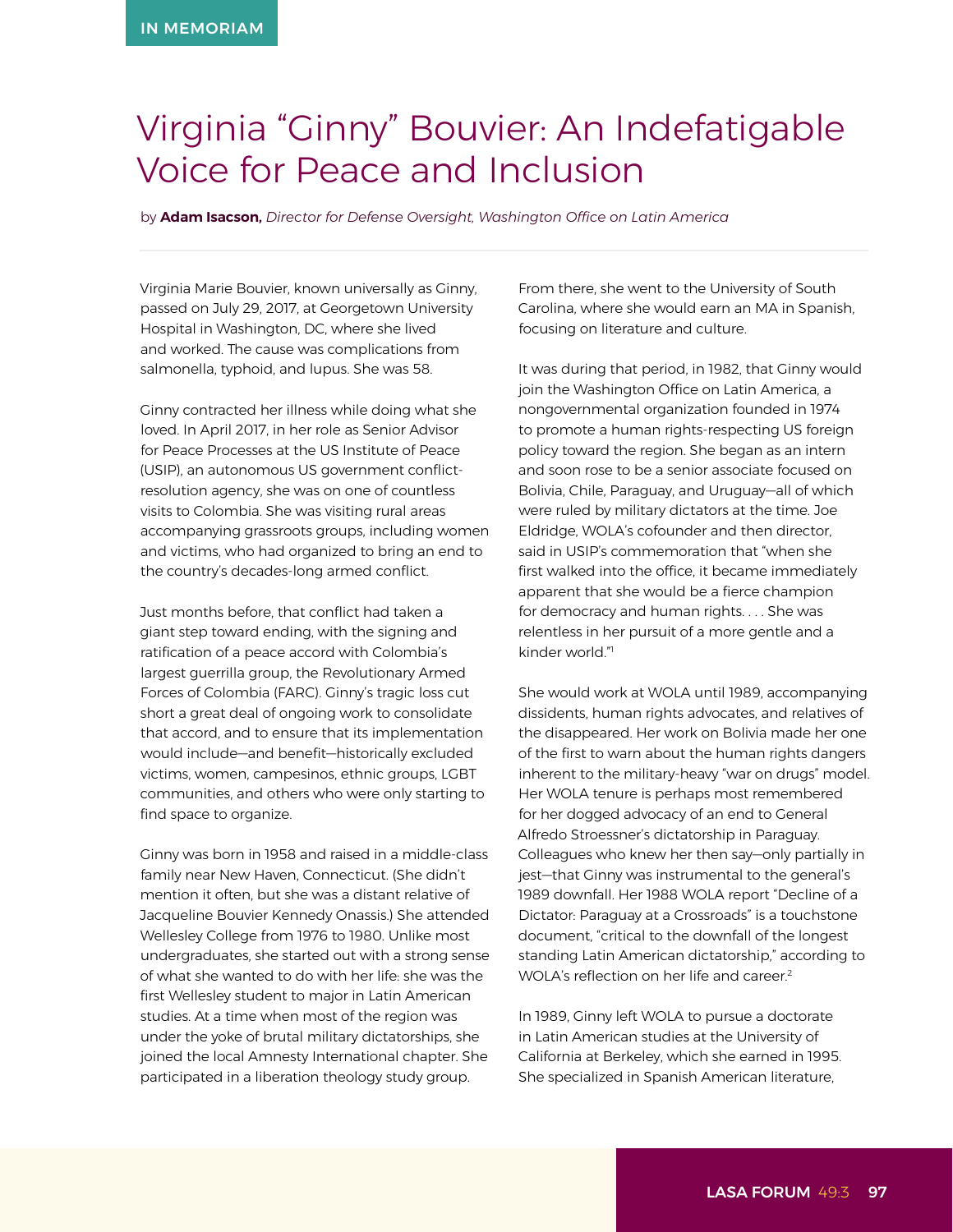Brazilian literature, gender studies, anthropology, and Latin American history, including the history of the US Southwest. In 2001 the University of Arizona Press would publish her doctoral work as *Women and the Conquest of California, 1542–1840: Codes of Silence.*

While at Berkeley, she met and married her husband, James Lyons. They would have a daughter, Maya, and move to the Washington, DC, area, where Ginny taught for seven years at the University of Maryland as an assistant professor of Latin American literature and culture.

Ginny arrived in early 2003 at USIP, an agency that by then maintained a rather small Latin America portfolio. She "quickly established herself as the institute's resident expert on Latin America," the Institute notes. She dove into work on Colombia, the only country in the region with an active armed conflict. In 2006 she would come to head USIP's Colombia team.

The year 2003 was an especially grim time to advocate peace in Colombia. A four-year peace process with the FARC had just collapsed. Colombian public opinion was strongly behind a new president who promised all-out war against the guerrillas. Human rights abuses and every measure of victimization were at or near historic highs. Colombia was among the world's top five recipients of US military assistance, and the Bush administration was increasing its appropriations.

Still, Ginny was determined and optimistic—so much that in 2005, as the war raged with few prospects for peace in sight, she gathered an unusual combination of scholars and activists to discuss their work and to contribute to a volume highlighting paths to peace. The resulting book, *Colombia: Building Peace in a Time of War* (USIP, 2009), is one of a vanishingly small number of resources in English about Colombia's conflict and the efforts—especially at the local level—to end it. Published later in Spanish, *Building Peace* is a staple of university courses on both Colombia and conflict resolution worldwide.

During the armed conflict's most intense period, many in the Colombian and international peace and human rights communities focused their work on denouncing abuses and corruption, criticizing US policy, and telling heartbreaking accounts of terrorized populations. While this was important work, Ginny focused elsewhere. She sought pockets of hope and inspiration, of people and organizations trying to carve out space and promote peaceful outcomes, to have their voices heard and their rights recognized, and to improve conditions for their communities. She worked with human rights lawyers, victims' organizations, youth groups, and indigenous and Afro-Colombian communities; with women trying to give their sisters a greater voice; with researchers trying to identify windows of opportunity and more inclusive, democratic approaches.

Such civil-society conflict-resolution and democratization "*procesos*" exist all over Colombia, but they are fragile. They need accompaniment, solidarity, advice, and financial support. And Ginny was there for them. USIP was a great place for her to be because it allowed her to put to maximum use one of her most impressive qualities: the ability to bring together people who would otherwise never meet—thus multiplying the effectiveness of each other's work, to create networks where none exist, and to seek out new voices. Ginny used her position to raise the profile of those who were too "new" or outsider, too unconventional, or too grassroots to normally have a say in mainstream, elite discussions of how Colombia could emerge from its nightmare. She was always seeking out foci of innovation, creativity, and energy, often in places where nobody else was looking.

"Social change continues to demand the capacity for critical thinking, research, and analysis; strong communications and leadership skills; the ability to engage in active listening; and the capacity for teamwork," she told a graduating class at William and Mary in 2010.<sup>3</sup> Following her own advice, Ginny carried out her work with peace and conflict-resolution advocates all over Colombia, usually outside Bogotá, with limitless patience for often slow-moving *procesos* and an unparalleled capacity for active listening.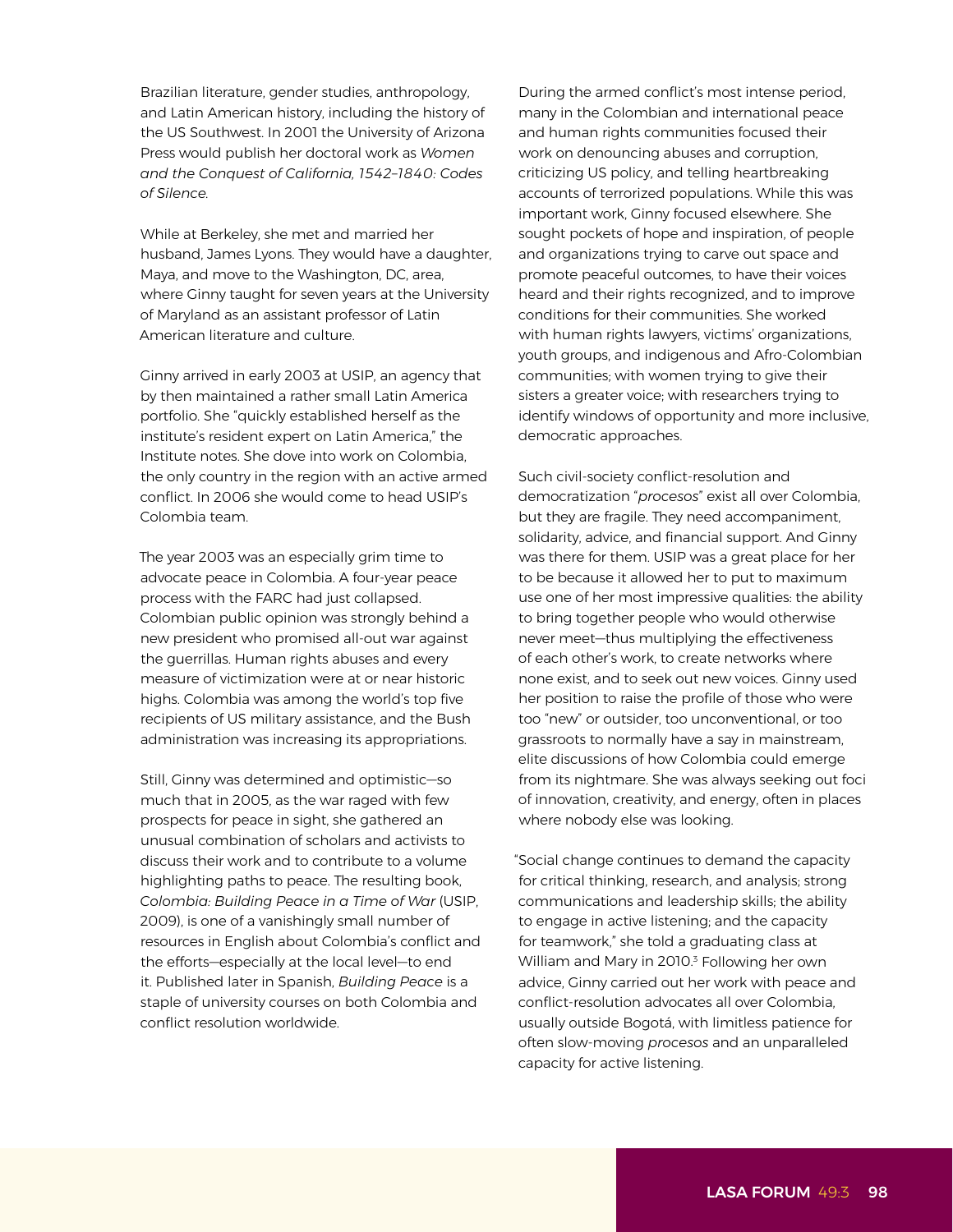She was especially inspired by grassroots women's organizations. "In the absence of peace talks," she wrote in 2016, local women's groups "worked quietly in the regions to address the growing violence, and they organized regional and massive national marches to keep their demands for peace in the public eye."<sup>4</sup>

"She trained female mediators, religious organizations, Afro-Colombian ethnic groups, displaced homeowners, agricultural workers, landowners and business executives in methods to work for and support peaceful resolutions of conflict," the *Washington Post* noted.5 Her accompaniment and USIP grant-making fostered numerous organizations throughout Colombia. Some prominent examples included:

- **■** A network of women mediators working to reduce local tensions in a dozen regions around Colombia
- **■** A national network, the Ruta Pacífica de la Mujer, and local initiatives like the Women's Association of Eastern Antioquia, which negotiated local ceasefires during the worst years of the fighting
- An Ecumenical Group of Women Peacebuilders organizing former adversaries for local-level reconciliation
- **■** The Women's Initiative for Peace and the 1325 Coalition, working to get women to play a greater role in formal negotiations and channeling demands from women's organizations
- The Weavers of Mampuján, victims of a 2002 paramilitary massacre who have used art, especially weaving vivid quilts, to tell their story and to reconcile
- **■** The Fundación Mi Sangre, founded by the musician Juanes to promote art projects established by at-risk youth in Medellín's marginalized neighborhoods
- The government's Historical Memory Commission, where she served on an international advisory committee, an autonomous group of scholars working to tell the story of what actually happened in the conflict, giving primacy to victims' accounts.

Throughout Colombia's armed-conflict years, Ginny used her position at USIP to convene policymaker audiences as well. She hosted countless fora and panel discussions in Washington, on Capitol Hill, in Bogotá, and at universities. She maintained a heavy public-speaking schedule as a much sought-after explainer of Colombia's conflict and efforts to end it, peppering her analysis with personal anecdotes and on-the-ground examples.

Ever the optimist—and always curious about new ways to communicate—Ginny started a blog, *Colombia Calls*, in late July 2012, a month before we would all learn that the government and FARC had been secretly negotiating an agenda for formal talks, which would begin in November in Havana, Cuba.<sup>6</sup> The very first post, "Approaching a Tipping Point in Colombia?" is almost eerily prescient. It starts: "Occasionally, and I believe this is such a time, one is privileged to stand before a moment of potential change. It is the moment when the repeated striking of the flint produces a spark. Eventually, the spark flickers, catches hold, and bursts into flame. . . . Here in Colombia, where I arrived last night, I am seeing the spark. Colombians across the country, who have been demanding peace for years, are now seeking to exercise this constitutionally-sanctioned right to live in peace."<sup>7</sup>

Ginny posted often to *Colombia Calls* throughout the peace process, until the moment she fell ill. The blog stands today as a remarkable, thorough, essential document of the FARC negotiations and other efforts to end Colombia's violence. It is a rich record of a scholar-insider's work and reflections, recorded as events were unfolding.

The peace process expanded Ginny's job into an unusual hybrid of rigorous academic research and active participation in the dialogues. Her colleagues in Washington saw less of her as she spent extended periods in Colombia and Havana.

Ginny was seconded to the United Nations Standby Team of Mediation Experts in 2012–2013, where, she said, "I wrote policy papers and gave briefings and trainings addressing a variety of design challenges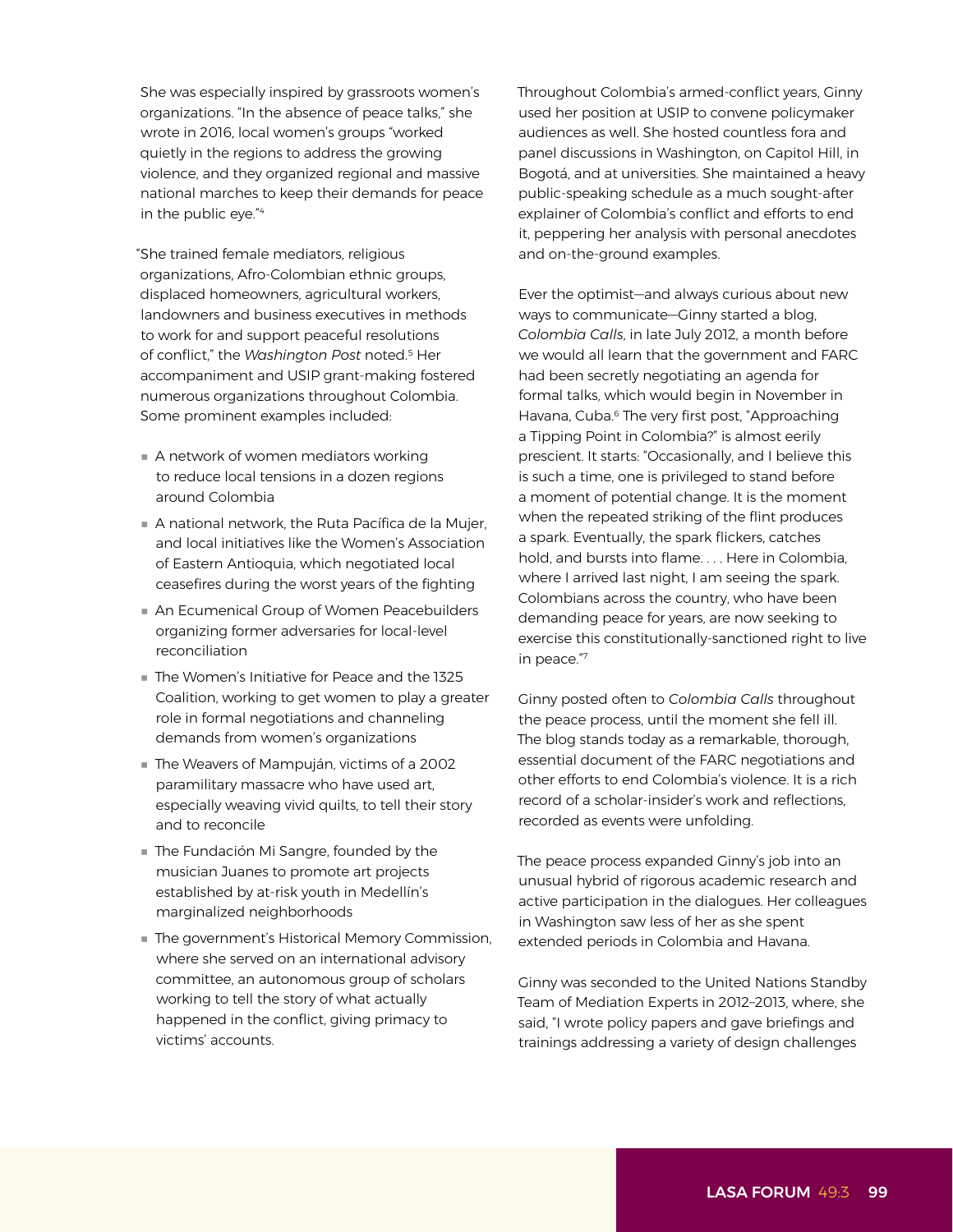for peace processes, mediation and facilitation, and provided guidance to senior diplomats and special envoys."<sup>8</sup>

The FARC talks were occurring behind closed doors between top government officials and top guerrilla chieftains. Ginny was a leading, outspoken advocate of a greater role for civil society in the process. "Research has shown that engaging civil society in peace talks produces better results," she reminded us in one of her last essays, and she promoted visits of conflict victims to the negotiating table and transformative civil-society dialogues and interaction throughout Colombia.<sup>9</sup>

Ginny especially helped to foster the role of Colombian women in the peace process. "With women as a separate sector excluded at the start, Ginny encouraged, funded and supported Colombian women's persistent efforts to be heard at the peace table in Havana," wrote Latin America Working Group Director Lisa Haugaard, "not just as individual victims but as women, with distinct and invaluable perspectives."<sup>10</sup>

Ginny was a major force behind a National Summit of Women for Peace held in Bogotá in October 2013. The event convened 450 representatives of women's organizations from 30 of Colombia's 32 departments. As Ginny described it in a 2016 USIP/ UN Women study, participants "put forth three key demands: that the parties stay at the table until an agreement is reached; that women be included at the peace table and at every stage of the process; and that women's needs, interests, and experiences of conflict be considered during the talks."11 The role of women in the dialogues increased notably after the Summit.

After four years of intense but usually disciplined negotiations, the FARC and government arrived at a final accord in August 2016. Ginny Bouvier was among very few foreign nongovernmental guests invited to attend the signing ceremony in Cartagena.

Ginny's contributions are missed in other fora. In addition to her USIP work, she was a consultant and research director for the Women's Leadership Conference of the Americas, a joint project of the

Inter-American Dialogue and the International Center for Research on Women. She consulted for USAID, UN Women, the World Bank, the Levi Strauss Foundation, and the C.S. Fund, and in 2016 she somehow found time to teach a Georgetown graduate course called "Comparative Peace Processes in Latin America."

Ginny suffered health complications later in life. She privately battled lupus, which weakened her immune system and made her susceptible to the infection she contracted while traveling in Colombia. That she persisted through these challenges, insisting on maintaining a heavy travel schedule and work on another book, inspires those of us who hope to keep carrying on what Ginny built, in Colombia and elsewhere.

Her death fell heavily on hundreds whose lives she touched in the United States and Colombia. Colleagues and friends held memorial services and remembrances throughout Colombia and at least three in Washington. Rep. Jim McGovern (D-Massachusetts), the most dedicated Colombia peace advocate in the US Congress, spoke about Ginny on the floor of the US House of Representatives the day before she died: "I have known Ginny for over 30 years. She is a powerful voice for peace and a strong, loving, generous spirit. I have seen her create the conditions, open up the spaces so that peace may take hold even during violent conflict. Around the world, but especially in Colombia, she has brought together people from different points of view, different walks of life, the powerful and the marginalized. She has worked alongside them to find common ground and common purpose in building peace."<sup>12</sup>

"She was one of those people who was not known to the general public," wrote former Colombian high commissioner for peace Daniel García-Peña in the daily *El Espectador*, "but whose committed, discreet, and persistent work for peace in Colombia has been and continues to be key to the success of peace in Colombia."<sup>13</sup>

Ginny Bouvier has left behind a great deal of written work, including an archive that was on its way to becoming an essential volume for understanding civil society's role in achieving and